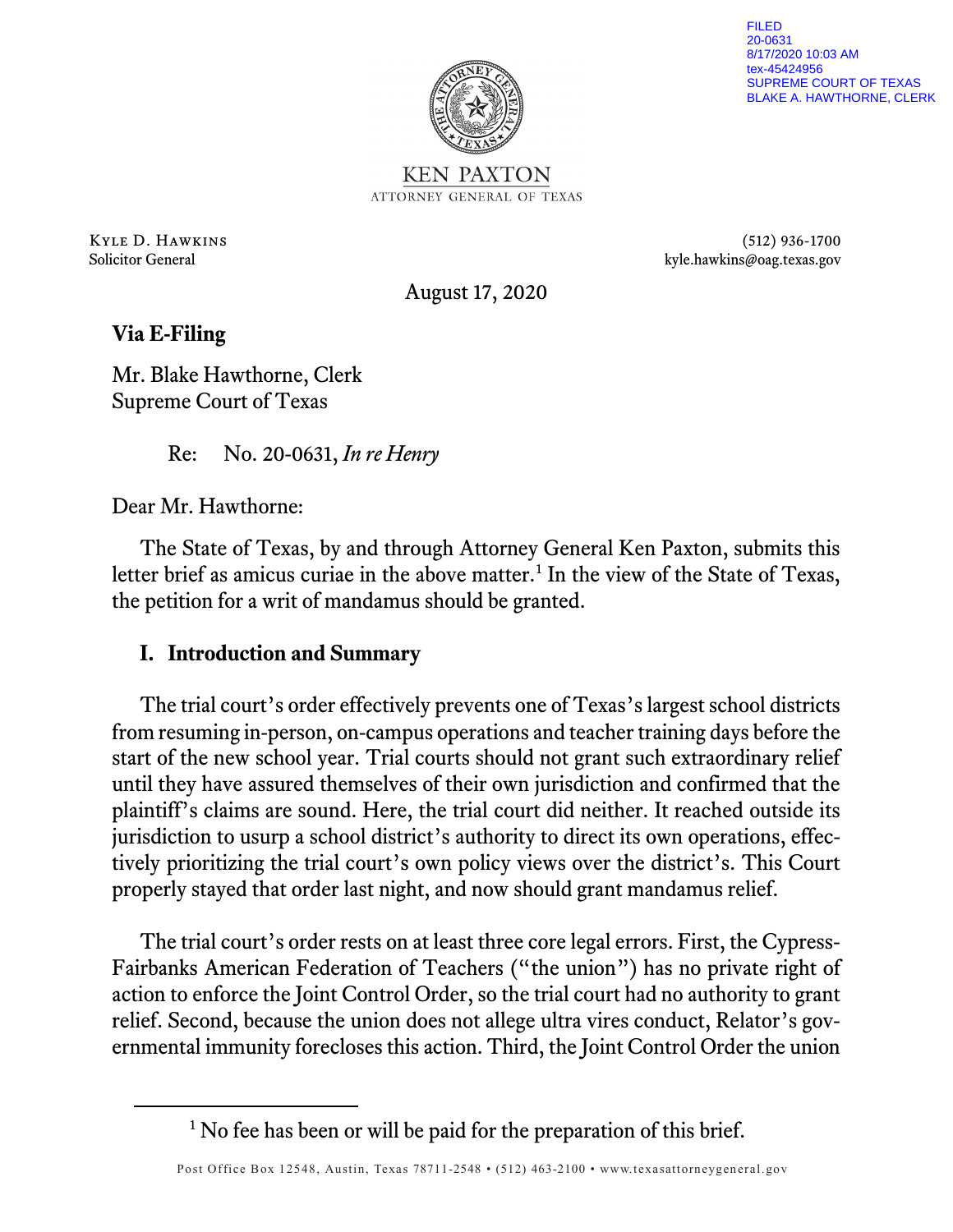seeks to enforce is invalid; the Harris County and City of Houston local health authorities lack the power to enforce prophylactic restrictions on access to real property.

Relator has no adequate appellate remedy. To the extent the order below is properly characterized as a temporary restraining order, it is not appealable. And to the extent the order below is better characterized as a temporary injunction, there is little likelihood that Relator can win appellate relief in time to obviate the disruption the order causes. Relator chose to require some district staff to report to campus for in-person orientation and training as early as last Friday, August 14, and more staff are expected to report to campus today. These exigent circumstances make mandamus relief appropriate.

## **II. Argument**

This Court has oft and recently stated that "[a] writ of mandamus will issue if a trial court abuses its discretion and no adequate remedy by appeal exists." *In re C.J.C.*, No. 19-0694, 2020 WL 3477006, at \*4 (Tex. June 26, 2020) (orig. proceeding) (citing *In re Prudential Ins. Co. of Am.*, 148 S.W.3d 124, 135-36 (Tex. 2004) (orig. proceeding)). Both conditions are satisfied here. The trial court abused its discretion by issuing an order outside its jurisdiction to enforce an invalid local edict. *See In re Prudential*, 148 S.W.3d at 135 (holding that a trial court abuses its discretion when it applies the wrong law or misapplies the law to the facts). And Relator has no adequate remedy by appeal. Temporary restraining orders are not appealable, and even if the order below is better characterized as a temporary injunction, the exigent need for immediate relief allows Relator to seek relief in this Court in the first instance. Mandamus is thus available and appropriate under these circumstances.

### **A. The trial court abused its discretion.**

The trial court's order is unlawful for at least three reasons. First, the union lacks a private cause of action to enforce the Joint Control Order, so the trial court had no jurisdiction to grant relief. Second, governmental immunity bars the relief sought. Third, the Joint Control Order the union seeks to enforce is not authorized under Chapter 81 of the Texas Health and Safety Code or any other authority, and therefore is invalid. Because the order below exceeds the trial court's authority and rests on errors of law, mandamus is appropriate. *See In re Prudential*, 148 S.W.3d at 135;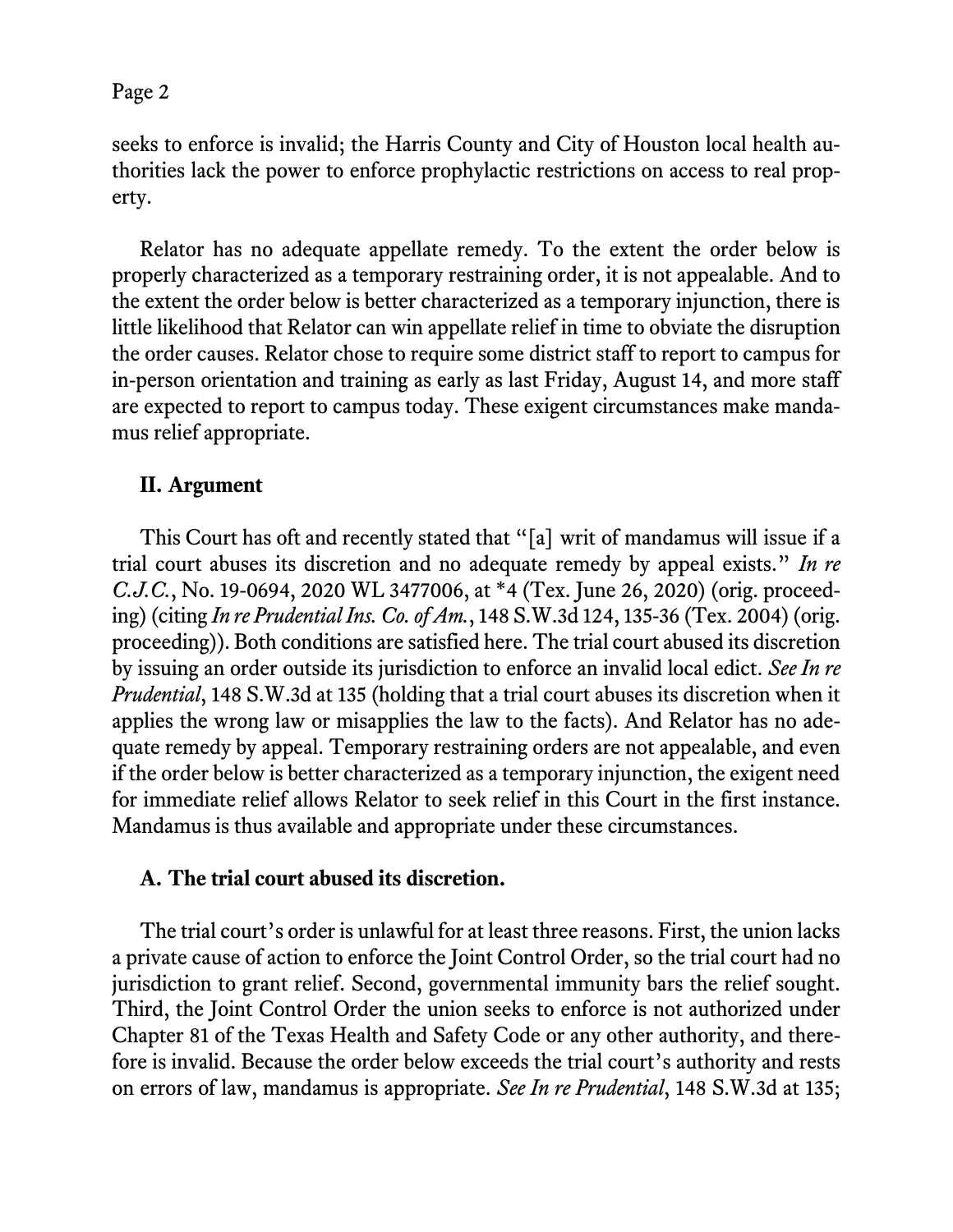*In re Silver*, 540 S.W.3d 530, 538 (Tex. 2018) ("[A] court may abuse its discretion if its legal decision is incorrect.").

### *1. The union lacks a private right of action.*

"The fact that a person has suffered harm from the violation of a statute does not automatically give rise to a private cause of action in favor of that person." *Witkowski v. Brian, Fooshee & Yonge Props.*, 181 S.W.3d 824, 831 (Tex. App.—Austin 2005, no pet.) (citing *Cannon v. Univ. of Chi.*, 441 U.S. 677, 688 (1979)). Rather, a party wishing to sue must have a right of action granted by governing statutory or constitutional authority, and that right of action must give *the plaintiff*—not someone else—a right to sue. *See id.*; *see also Brown v. De la Cruz*, 156 S.W.3d 560, 563 (Tex. 2004). No authority gives the union the right to sue to challenge alleged violations of the Joint Control Order, so the trial court had a clear duty to deny relief.

In particular, the union has not identified any express statutory right of action. The Joint Control Order claims that it derives its authority from two statutes and two administrative provisions. But none of those authorities create any private right of action. Section 81.082 of the Health and Safety Code gives certain local health authorities the power to implement "control measures" addressing communicable diseases under certain circumstances. That statute says nothing about a right of action, and gives no indication that the Legislature would allow a private plaintiff such as a labor union to bring lawsuits over such "control measures." That same is true for section 121.024 of the Health and Safety Code. That statute describes duties of a "health authority"; it says nothing about a right of action.

Nor does the Texas Administrative Code provide an express right of action. As an initial matter, the United States Supreme Court has held that federal administrative agencies cannot create rights of action by rule that are not found in the statute. *See Alexander v. Sandoval*, 532 U.S. 275, 291 (2001). Even if Texas administrative agencies could do what federal administrative agencies cannot, sections 85.1(g) and 97.6(h) of Title 25 of the Texas Administrative Code do not even purport to try. The former, like section 121.024 of the Health and Safety Code, states the "dut[ies]" a "health authority" "shall perform." The latter "empower[s]" a "health authority" "to close any public . . . school" under certain specified conditions, but says nothing about private rights of action.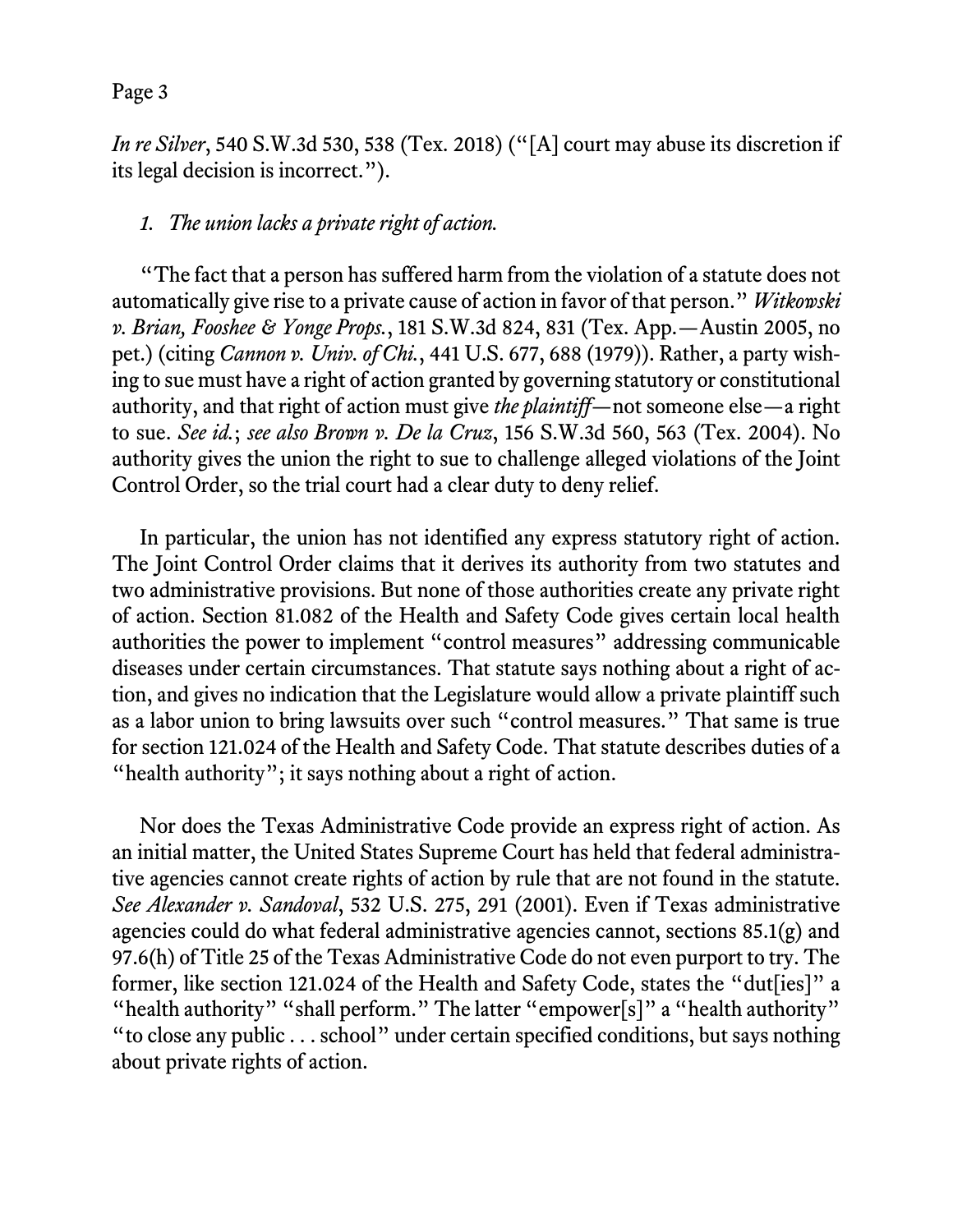The union further has not identified any implied right of action. This Court has permitted plaintiffs to bring suit in very narrow circumstances when they can show that the Legislature "clearly implied" a right of action in the language of the statute. *Brown*, 156 S.W.3d at 563. Here, the union cannot do so, and indeed, the language of the Health and Safety Code suggests that the Legislature does not wish for private plaintiffs like the union to bring this action.

In particular, Chapter 81 of the Health and Safety Code provides for its own enforcement via governmental action, not private suits. The Legislature specified that "the [Department of State Health Services] or health authority may petition the county or district court" if, *inter alia*, "a person fails or refuses to comply with the orders of the department or health authority [relating to contaminated property]." Tex. Health & Safety Code § 81.084(h). And Chapter 81 also provides criminal penalties in limited circumstances to enforce certain orders issued by a local health authority under its Subchapter E authority. *See id.* §§ 81.087, .088, .089, .090. Neither the Harris County local health authority nor the City of Houston local health authority has taken any enforcement action here.

By expressly providing specific "method[s] of enforcing" Subchapter E control measures, the Legislature evinced its intent "to preclude others." *Sandoval*, 532 U.S. at 290; *see Transamerica Mortg. Advisors, Inc. v. Lewis*, 444 U.S. 11, 19 (1979) ("[W]here a statute expressly provides a particular remedy or remedies, a court must be chary of reading others into it."); *Witkowski*, 181 S.W.3d at 831 ("When a statute explicitly provides certain rights of enforcement, but is silent as to the right sought to be enforced, we may presume that the Legislature intended for that right to not be included."). Here, the Legislature created various governmental enforcement mechanisms while excluding any private right of action. That is a firm indication that it did not intend private lawsuits like the union's. As this Court has long recognized, "[m]odern legislatures may delegate enforcement to executive departments, administrative agencies, regulatory commissions, local governments and districts, as well as the criminal or civil courts," and "with such a myriad of tools at the Legislature's disposal, we cannot always assume that [the courts] must be the hammer." *Brown*, 156 S.W.3d at 566-67.

In any event, even if a statutory right "is unenforceable by any public official, attorney, or agency," that alone does not "justify an implied private cause of action." *Brown*, 156 S.W.3d at 566. Texas courts "cannot presume" delegation to the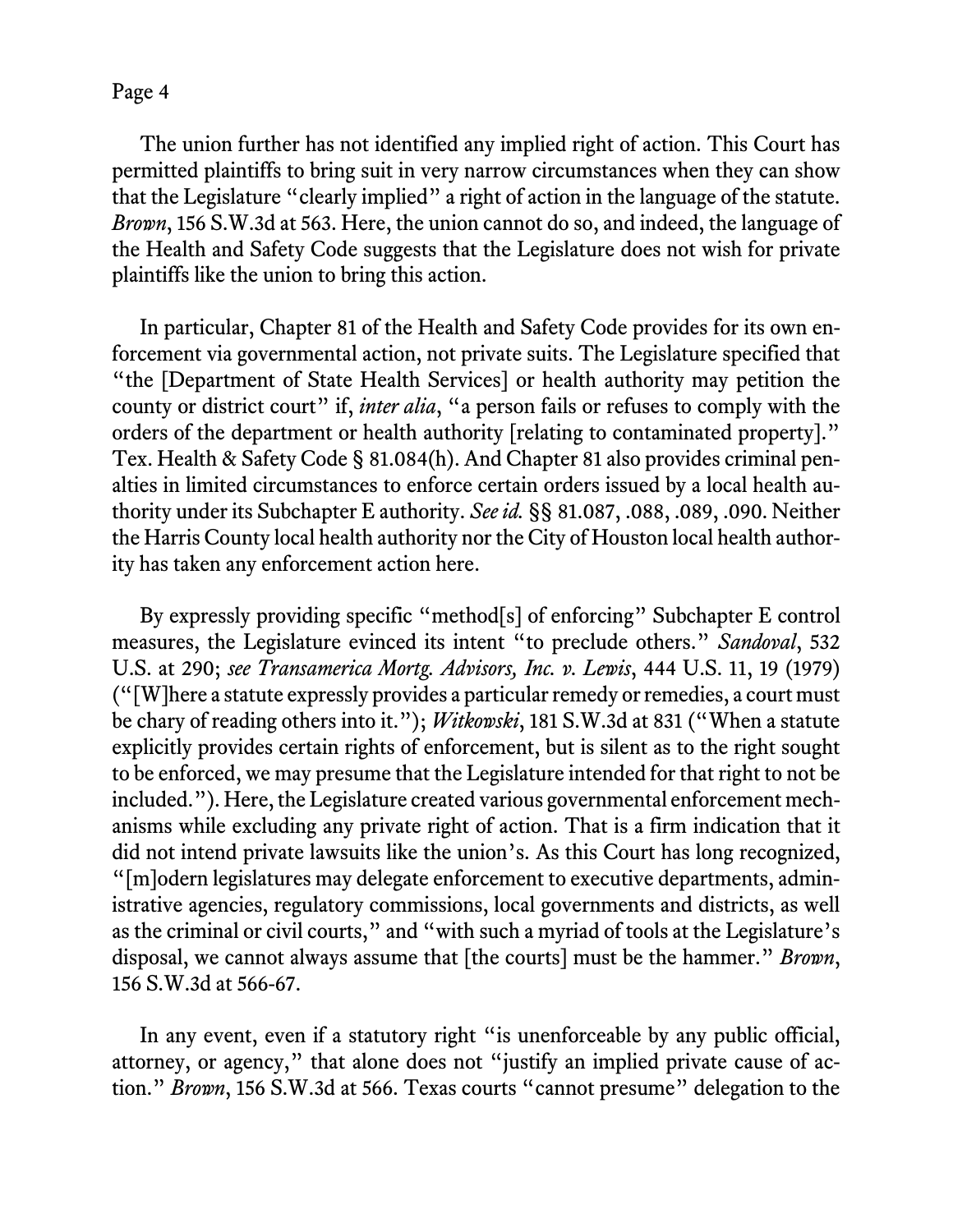courts. *Id.* And the Court has emphatically rejected the theory that "when a legislative enforcement scheme fails to adequately protect intended beneficiaries, the courts must imply a private cause of action to effectuate the statutory purposes." *Id.* at 567; *accord Corr. Servs. Corp. v. Malesko*, 534 U.S. 61, 75 (2001) (Scalia, J., concurring) (explaining that federal courts have "abandoned" any "common law powers to create causes of action").

Because the union has no express or implied right of action, the trial court had no jurisdiction to award relief. Because the trial court lacked authority to adjudicate the union's claims when it granted relief, mandamus is appropriate.<sup>[2](#page-4-0)</sup>

## *2. Governmental immunity bars the union's claims.*

As set out above, the trial court wrongly granted relief even though the union lacks a private right of action, and mandamus should be granted on that basis. In any event, the trial court lacked jurisdiction for a second, independent reason: governmental immunity bars the union's suit. Because the union brought an ultra vires suit against Superintendent Mark Henry, it bears the burden of demonstrating that Henry "acted without legal authority or failed to perform a purely ministerial act." *City of El Paso v. Heinrich*, 284 S.W.3d 366, 372 (2008). Because the union's application for relief falls well short of that burden, Henry's immunity remains intact, and the trial court lacked jurisdiction. *See Hous. Belt & Terminal Ry. Co. v. City of Houston*, 487 S.W.3d 154, 161 (Tex. 2016).

In particular, even if the Joint Control Order were valid (which it is not, as explained below), its terms do not preclude the activities the union seeks to enjoin. The union asserts that Henry's actions violate the Joint Control Order's prohibition of "[a]ll school sponsored events and activities" from taking place in person until schools resume on-campus instruction. But the Order describes those "events and activities" as including "clubs, sports, extracurricular activities, fairs, exhibitions,

<span id="page-4-0"></span><sup>&</sup>lt;sup>2</sup> The union's filing offers no response to this point, even though Relator's mandamus petition argues explicitly that the union has no private right of action. The union neither defends the trial court's jurisdiction nor makes any attempt to explain what gives it the right to sue to challenge a school district's compliance with the Joint Control Order. That silence only underscores the clear error below.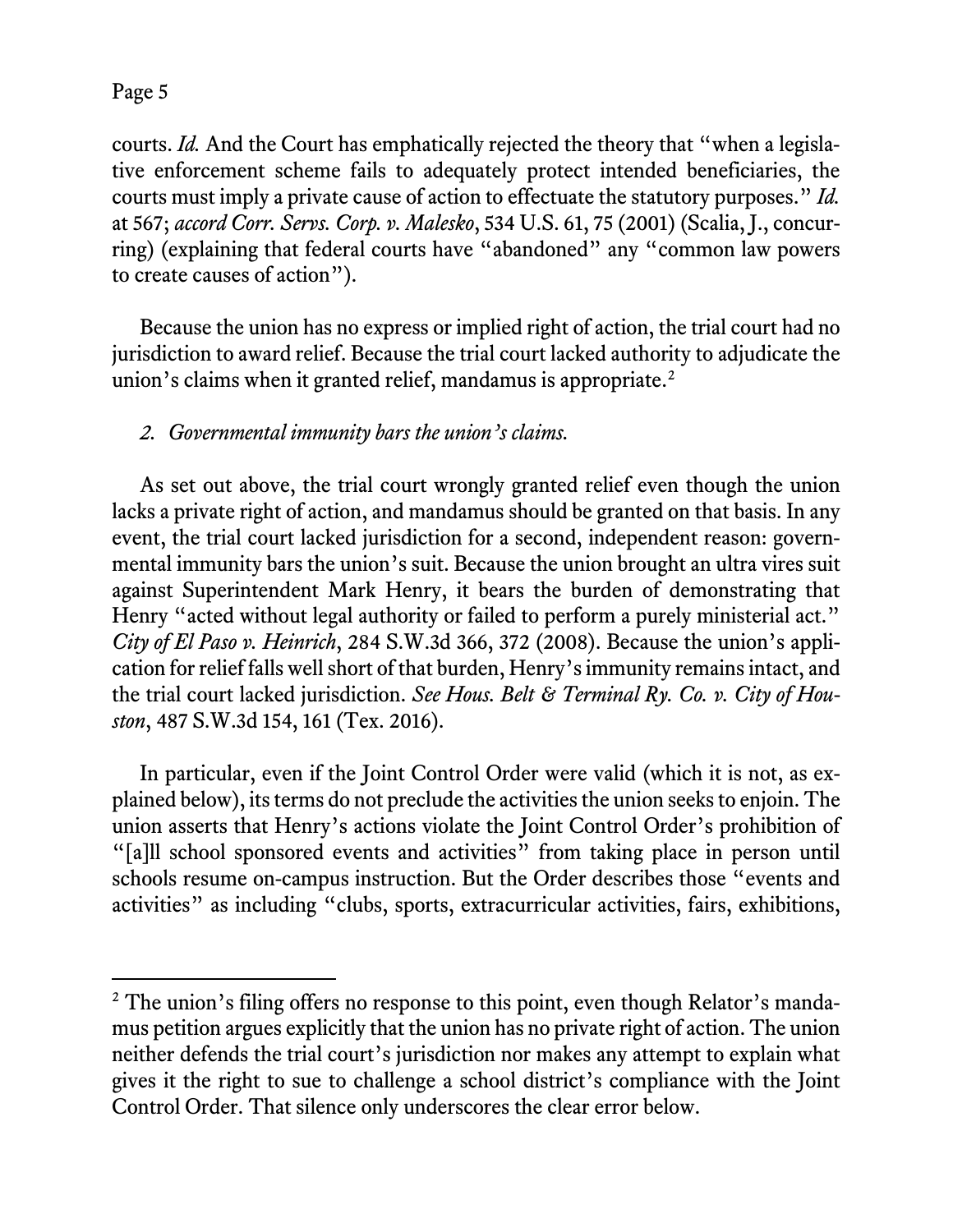[and] academic and/or athletic competitions." Pet. & App. 52.<sup>[3](#page-5-0)</sup> These listed activities have one thing in common—they are engaged in by students, not teachers. Under the principle of *ejusdem generis*, the general phrase "school sponsored events and activities" is limited by the specific list of events and activities that follows. *See Hilco Elec. Coop. v. Midlothian Butane Gas Co.*, 111 S.W.3d 75, 81 (Tex. 2003). Because oncampus professional development for teachers is not a student-based activity, the Joint Control Order has nothing to say about it.

The rest of the Joint Control Order reinforces this result. *See, e.g., El Paso Healthcare Sys., Ltd. v. Murphy*, 518 S.W.3d 412, 418 (Tex. 2017) (reading provisions as a whole and in context). The Order prevents school districts from opening schools "to students" for on-campus instruction but does not prohibit opening schools "to teachers" for other reasons. Pet. & App. 51. The Order also requires districts to submit plans for "resuming in-person instruction and extracurricular activities," again placing the focus on student activities, not teacher training and development. Pet. & App. 52. Common sense also suggests that teachers will have difficulty effectively implementing COVID-related measures if their first day on campus is the same day the students return, as the union's interpretation would require.

In any event, even if Henry has misinterpreted the Joint Control Order, that misinterpretation is not the type of ultra vires act that stands outside the protection of governmental immunity. After all, the Joint Control Order is not an organic law that defines the scope of Henry's authority, but rather an ancillary regulation collateral to the Legislature's pronouncements. *See Hall v. McRaven*, 508 S.W.3d 232, 242-43 (Tex. 2017) (distinguishing between misinterpretations of organic law and collateral regulations). Here, the Texas Legislature has given superintendents wide-ranging authority. *See* Tex. Educ. Code § 11.201(d). The union does not allege that Henry's actions exceeded the authority the Legislature gave him. It insists only that he has incorrectly interpreted and applied the Joint Control Order. Under *Hall*, that is not an ultra vires act. 508 S.W.3d at 242-43.

Because the union has not identified any ultra vires act by Henry, governmental immunity bars this lawsuit. The trial court necessarily abused its discretion by granting the union relief in a suit over which it lacked jurisdiction.

<span id="page-5-0"></span><sup>&</sup>lt;sup>3</sup> All page numbers referenced in the parties' filings are PDF page numbers.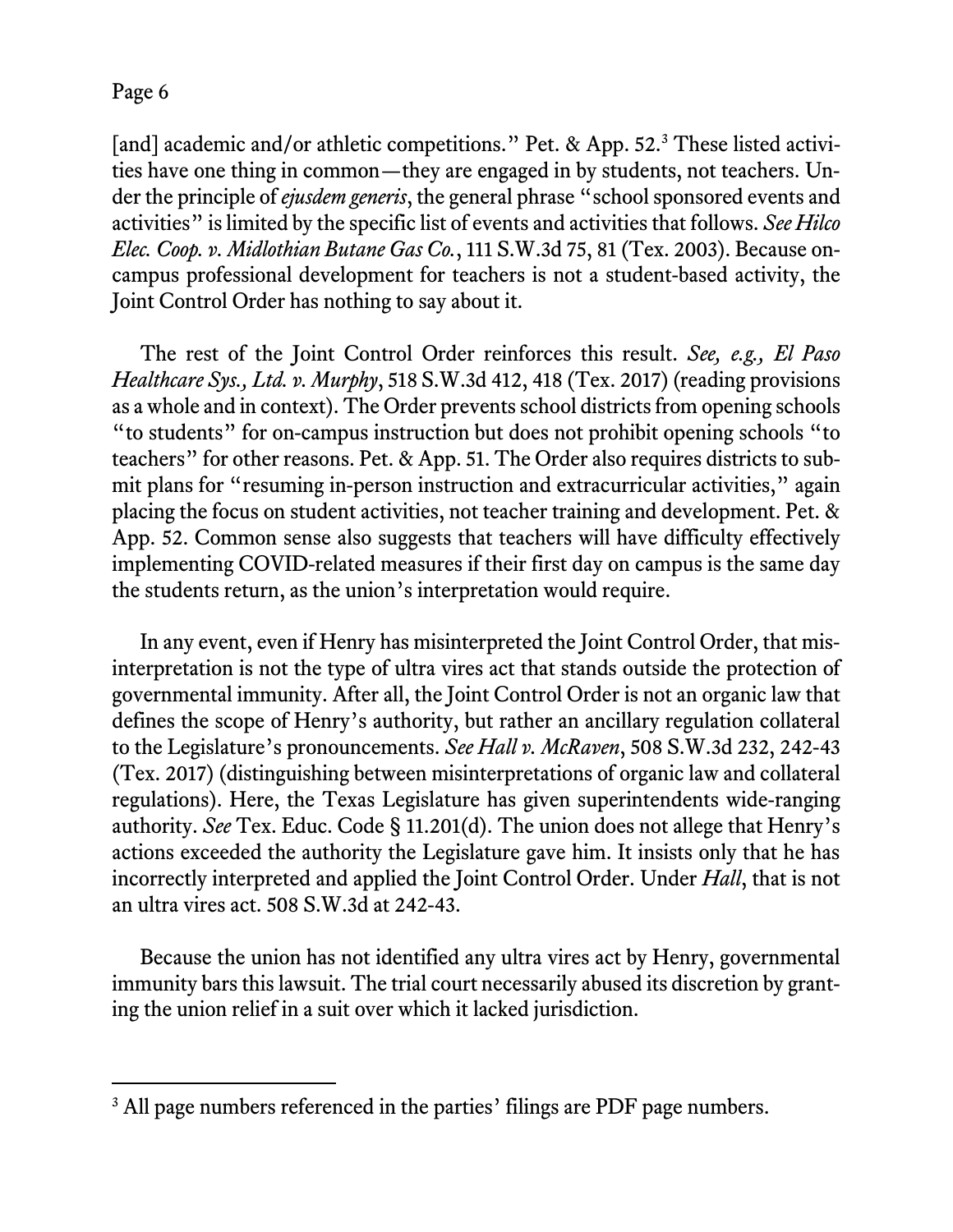#### *3. The Joint Control Order is invalid.*

Finally, the order below is unlawful because it purports to compel a governmental entity to comply with an invalid local edict. The local health authorities of Harris County and the City of Houston lacked authority to promulgate the Joint Control Order, so it has no legal effect.

As set out above (at 3), the Joint Control Order claims to derive its authority from two statutes and two administrative regulations. But none of the cited provisions confer the authority the local health authorities and the union claim:

*Section 81.082.* Section 81.082 does not authorize the Joint Control Order. That statute grants local health authorities "supervisory authority and control over the administration of communicable disease control measures in the health authority's jurisdiction unless specifically preempted." But the available "control measures" are restricted in various ways. For example, section 81.084 restricts local health authorities' powers as to "property." The Legislature has determined that a local health authority may quarantine property only when there is "reasonable cause to believe that property . . . is or may be infected or contaminated with a communicable disease." Tex. Health & Safety Code § 81.084(a). And any such quarantine of property must be limited in duration to "the period necessary for a medical examination or technical analysis of samples taken from the property to determine if the property is infected or contaminated." *Id*. If the property is not contaminated, the quarantine must be removed. *Id*. § 81.084(c). And if the property is contaminated, the quarantine must be removed if "technically feasible" disinfection or decontamination methods are "effective." *Id*. § 81.084(d).

Similarly, section 81.085 authorizes a local health authority to impose an "area quarantine" when the local health authority has "reasonable cause" to believe that "individuals or property in the area may be infected or contaminated with a communicable disease." *Id.* § 81.085(a). But the local health authority must first consult with the Department of State Health Services before implementing any such quarantine. *Id*. § 81.085(b). And it must "consult with the governing body of each county and municipality in the health authority's jurisdiction that has territory in the affected area as soon as practicable." *Id*.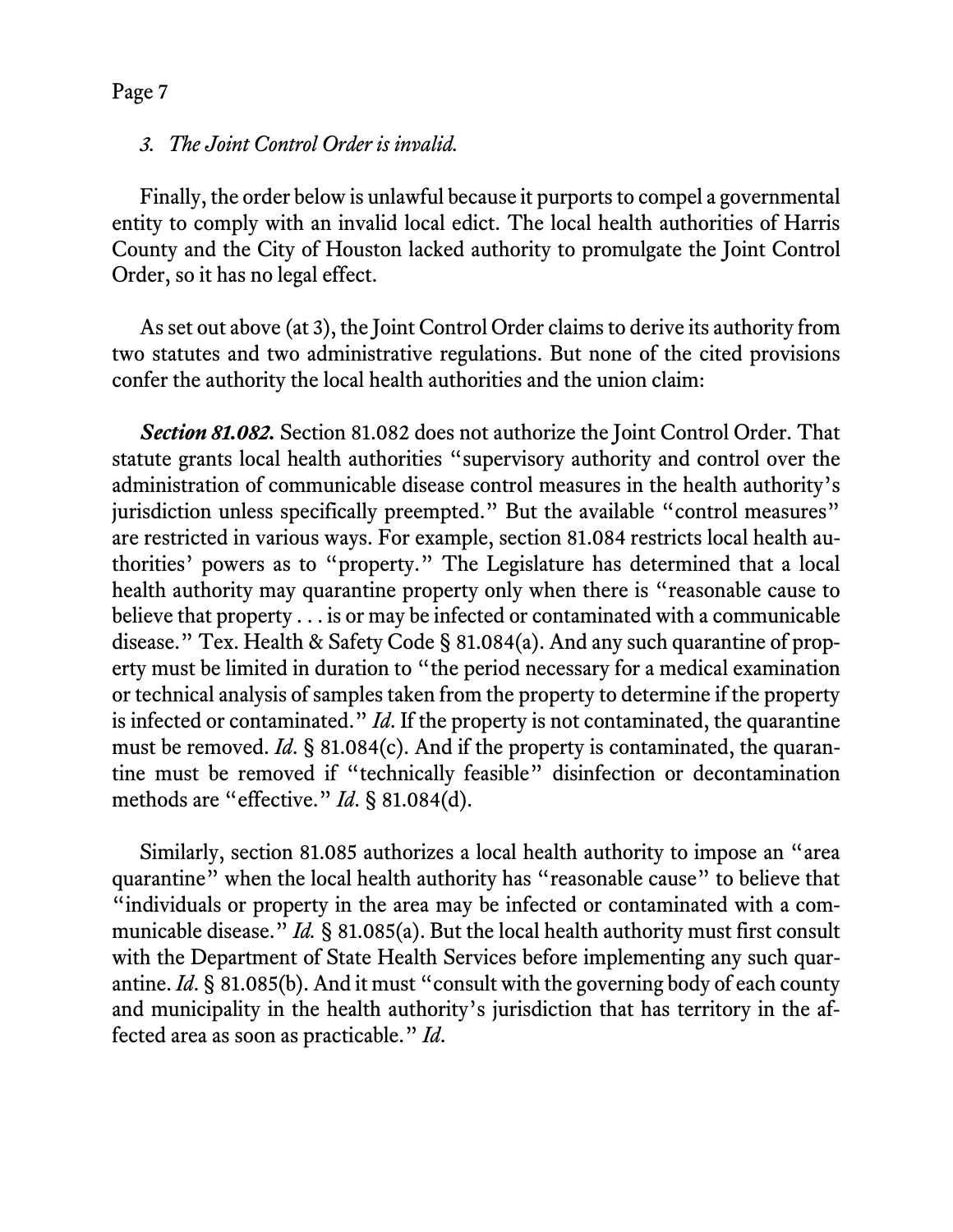Here, the Joint Control Order describes its reach as including "all public and nonreligious private schools . . . offering instruction to students in any and all grades . . . in Houston and Harris County." Pet. & App. 51. It thus purports to exercise "control measures" as to real property; it orders that certain properties "must not re-open." *Id*. But it does not identify any property that "is or may be infected or contaminated." *See id*. at 51-52. It says nothing about any property in the Cypress-Fairbanks Independent School District. *See id*. That is, it wields control measures as to property without acknowledging or complying with section 81.084's restrictions on such control measures.

Nor does the Joint Control Order indicate compliance with the requirements in section 81.085. If the Joint Control Order rests on a belief that its edicts are justified as an "area quarantine," it must indicate that the local health authorities consulted with the Department of State Health Services and the municipalities affected. Tex. Health & Safety Code § 81.085(b). Neither the Joint Control Order nor the union alleges any such consultation occurred, and neither gives any assurance that the local health authorities complied with their statutory obligations.

If some other "control measure" in section 81.082 might authorize the Joint Control Order, neither that Order, nor the union, nor the trial court identified it. Indeed, the trial court appeared to take as a given that the Joint Control Order is valid merely because it "does not conflict with the Executive Order No. GA-28." But that does not resolve whether the Joint Control Order was properly promulgated in the first place.

*Section 121.024.* Nor does section 121.024 of the Texas Health and Safety Code authorize the Joint Control Order. That statute generally recognizes the duties of a local health authority. Unlike Chapter 81, section 121.024 does not address any specific powers or restrictions on those powers. Chapter 81 does, so it governs. *See* Tex. Gov't Code § 311.026(b) ("special or local provision prevails" over "general provision"); *see also In re Lee*, 411 S.W.3d 445, 455 (Tex. 2013) (orig. proceeding) ("specific statutory language . . . trumps [a] more general mandate").

*Section 85.1(g).* Section 85.1(g) of Title 25 of the Texas Administrative Code carries no relevance for the same reasons discussed above as to section 121.024. Section 85.1(g) simply recognizes the general duties of local health authorities and does not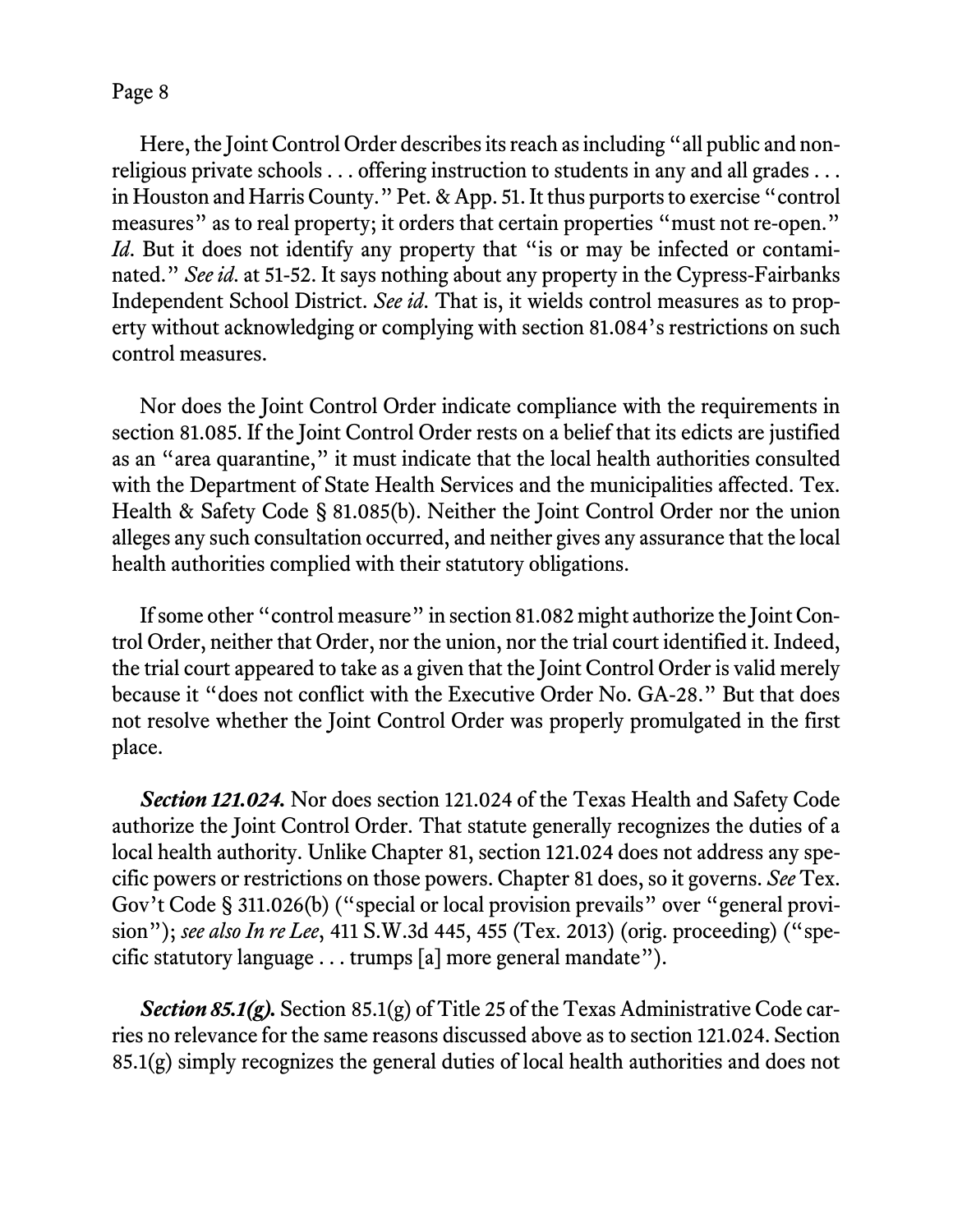trump the specific provisions in Chapter 81. *See* Tex. Gov't Code § 311.026(b); *In re Lee*, 411 S.W.3d at 455.

**Section 97.6(h).** Finally, the Joint Control Order is not authorized by section 97.6(h) of Title 25 of the Texas Administrative Code. While section 97.6(h) purports to generally allow local health authorities to close schools, the Legislature has limited that grant of authority. *See R.R. Comm'n of Tex. v. Lone Star Gas Co.*, 844 S.W.2d 679, 685 (Tex. 1992) ("[A]n agency can adopt only such rules as are authorized by and consistent with its statutory authority."). As set out above, sections 81.084 and 81.085 limit local health authorities' power to restrict the use of real property and impose an "area quarantine." *See supra* p. 7. Setting aside those limitations here in favor of a general grant of authority in section 97.6(h) would improperly elevate agency rulemaking over the Legislature's pronouncements.

Summed up, the statutory and administrative provisions the Joint Control Order invokes do not justify the restrictions it seeks to impose on Relator. Because the union seeks to use this action to compel compliance with an invalid local edict, the dis-trict court had a duty to deny relief.<sup>[4](#page-8-0)</sup>

## **B. No adequate remedy by appeal exists.**

As set out above, the first mandamus prong is satisfied; the district court clearly abused its discretion in at least three distinct ways. Those errors cannot be remedied through ordinary appeal. That makes mandamus warranted. *See In re Prudential*, 148 S.W.3d at 135-36.

**1.** Temporary restraining orders are generally not appealable. *See In re Tex. Nat. Res. Conservation Comm'n*, 85 S.W.3d 201, 205 (Tex. 2002) (orig. proceeding); *see* 

<span id="page-8-0"></span> <sup>4</sup> Relator argues that the trial court's order is unlawful for another reason: GA-28 supersedes the Joint Control Order, for the reasons set out in recent guidance issued by the undersigned Attorney General. *See* Pet. & App. 101, 106-109. This Court need not reach that argument, however, because the trial court's order fails for the numerous independent and antecedent reasons described in this letter brief. The union has no cause of action, the trial court lacked jurisdiction, Relator is protected by governmental immunity, and the local health authorities had no power to promulgate the Joint Control Order. Each of those defects in the order below is dispositive.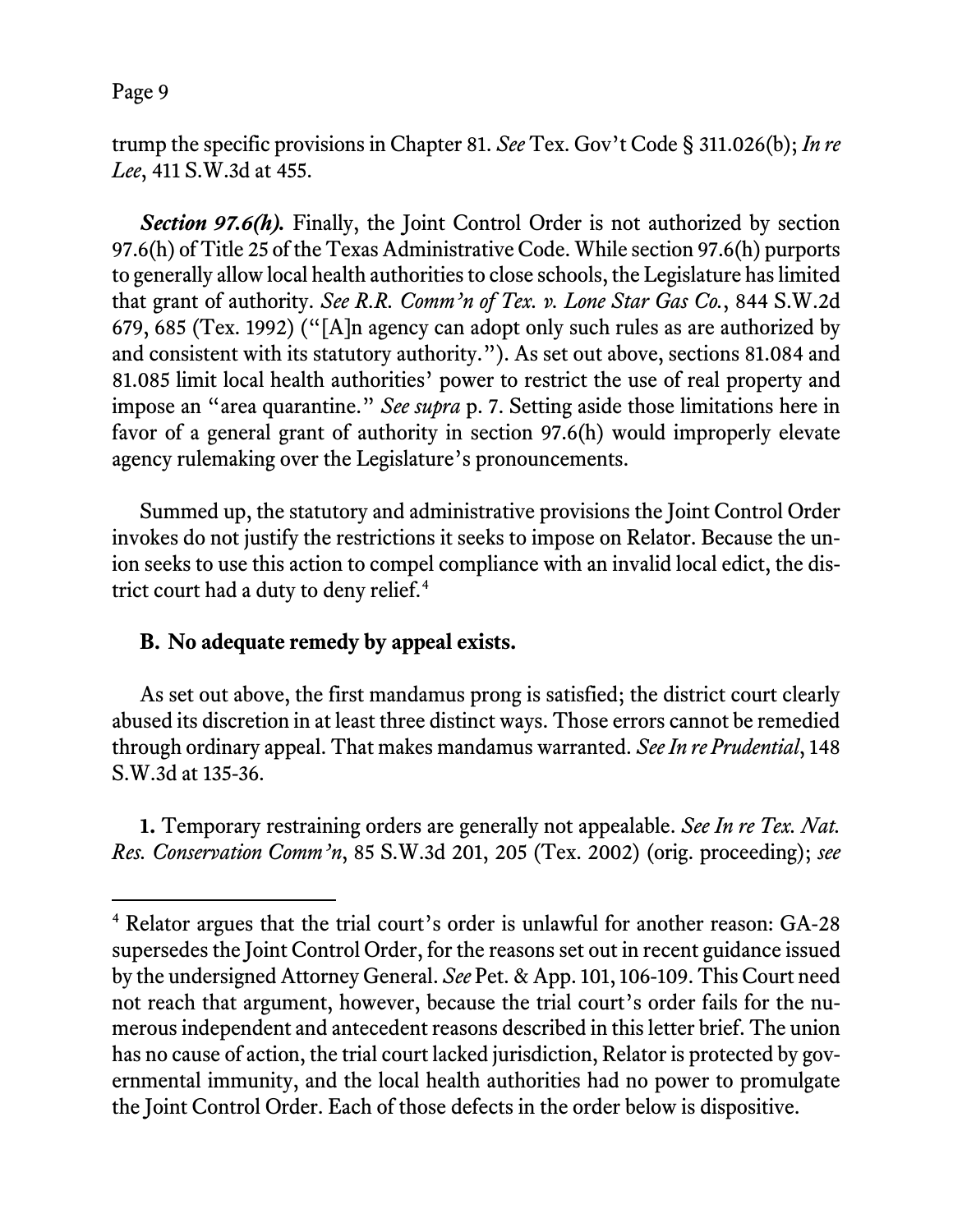*also* Tex. Civ. Prac. & Rem. Code § 51.014(a) (omitting temporary restraining orders from the list of appealable interlocutory orders). The order below calls itself a "temporary restraining order." Pet. & App. 112. So if the order's characterization of itself is correct, Relator by definition cannot challenge it through ordinary appellate means.

Of course, it is well settled that "the fact that the order is denominated a temporary restraining order is not determinative of whether the order is appealable." *Nikolouzos v. St. Luke's Episcopal Hosp.*, 162 S.W.3d 678, 681 (Tex. App.—Houston [14th Dist.] 2005, no pet.). "Whether an order is a nonappealable temporary restraining order or an appealable temporary injunction depends on the order's characteristics and function, not its title." *Id*. (citing *Qwest Commc'ns Corp. v. AT&T Corp.*, 24 S.W.3d 334, 336 (Tex. 2000)). But even if the order below is better characterized as an appealable temporary injunction, there is little possibility that Relator can win appellate relief in time to obviate the harm the order causes. As the petition explains, Relator required some staff to report to campus for in-person orientation and training "beg[inning] on Friday, August 14, 2020." Pet. & App. 14, 39. The order below is thus already causing ongoing irreparable harm today, and there is little possibility of setting aside that order through an ordinary appeal before even more damage is done.

**2.** While relators ordinarily must seek mandamus relief in the court of appeals before proceeding in this Court, Relator here is justified in moving in this Court in the first instance. *Cf*. Tex. R. App. P. 52.3(e) (allowing parties to proceed in this Court in the first instance for "a compelling reason"). First, as the mandamus petition sets out, time is of the essence, as Cypress-Fairbanks staff has been directed to report to campus. When time is of the essence, this Court has not hesitated to exercise its mandamus authority. *See, e.g.*, *In re Newton*, 146 S.W.3d 648, 650-51 (Tex. 2004) (orig. proceeding); *Davis v. Taylor*, 930 S.W.2d 581, 582 (Tex. 1996); *Sears v. Bayoud*, 786 S.W.2d 248, 250-51 & n.1 (Tex. 1990).

Second, the issues Relator raises carry statewide importance. All across the State, local school districts are currently working diligently to ensure teacher safety during on-campus orientation and training sessions. If this Court allows the trial court's order below to stand, any number of trial courts may follow suit and further usurp the type of operational decisions best left to the districts themselves.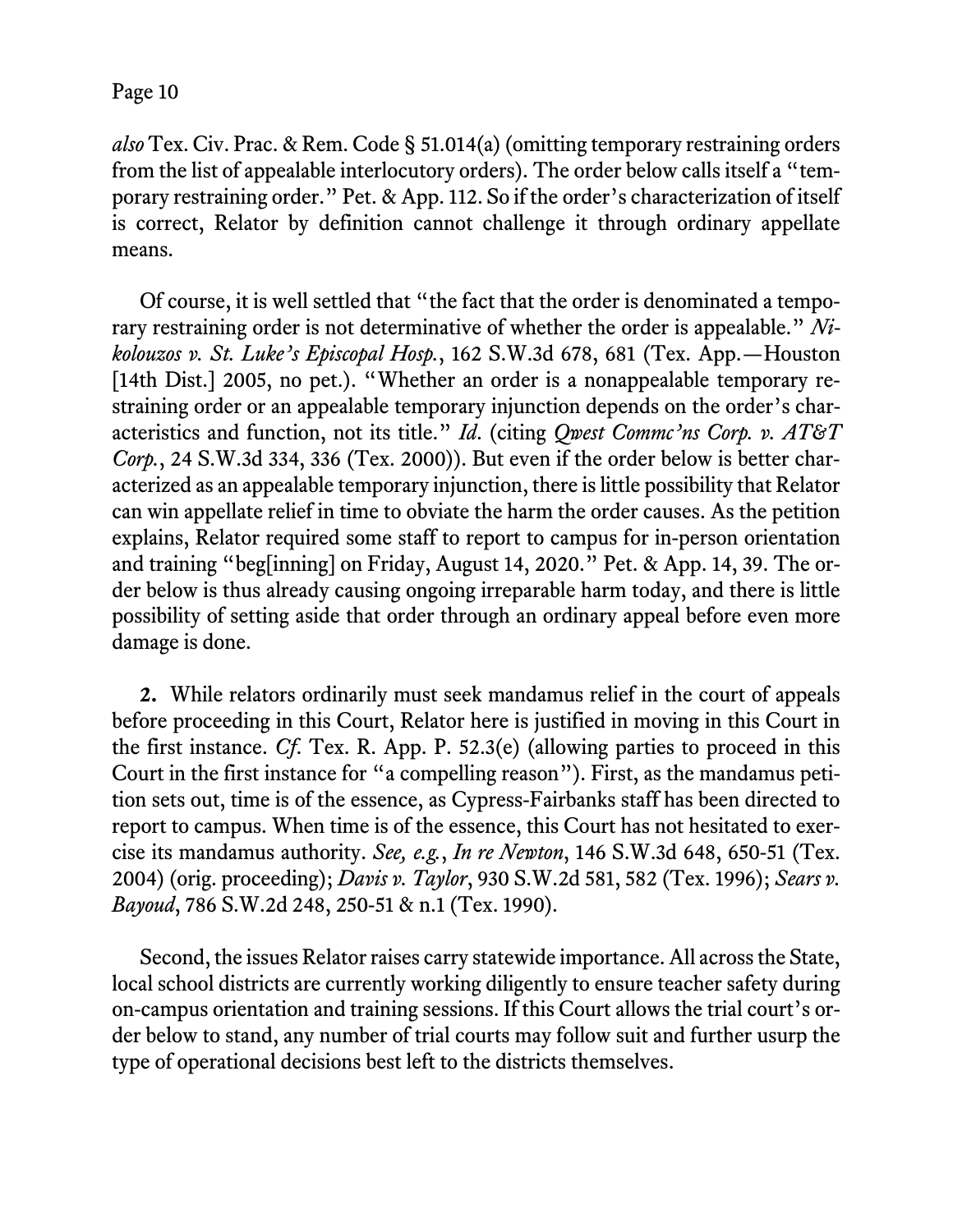Third, the union's own litigation strategy undoubtedly played some role in creating the need for expedited consideration. The union first sought judicial relief three days ago—the same day that staff returned to campus at multiple Cypress-Fairbanks facilities. Pet. & App. 39. It would be unjust to fault Relator for seeking emergency relief in this Court when it was the union that waited to sue until staff were already reporting to campus.

# **III. Conclusion**

The trial court's order exceeds its jurisdiction and orders Relator to comply with an unlawful local edict that cannot bind Relator. The Court should grant the petition for a writ of mandamus.

Respectfully submitted.

| <b>KEN PAXTON</b>                                          | /s/ Kyle D. Hawkins                 |  |  |
|------------------------------------------------------------|-------------------------------------|--|--|
| <b>KYLE D. HAWKINS</b><br><b>Attorney General of Texas</b> |                                     |  |  |
|                                                            | <b>Solicitor General</b>            |  |  |
| JEFFREY C. MATEER                                          | State Bar No. 24094710              |  |  |
| <b>First Assistant Attorney General</b>                    | Kyle.Hawkins@oag.texas.gov          |  |  |
| RYAN L. BANGERT                                            | <b>BETH KLUSMANN</b>                |  |  |
| Deputy First Assistant                                     | NATALIE D. THOMPSON                 |  |  |
| <b>Attorney General</b>                                    | <b>Assistant Solicitors General</b> |  |  |
| Office of the Attorney General                             |                                     |  |  |
| P.O. Box 12548 (MC 059)                                    |                                     |  |  |
| Austin, Texas 78711-2548                                   |                                     |  |  |
| Tel.: (512) 936-1700                                       | Counsel for the State of Texas as   |  |  |
| Fax: (512) 474-2697                                        | <b>Amicus Curiae</b>                |  |  |
|                                                            |                                     |  |  |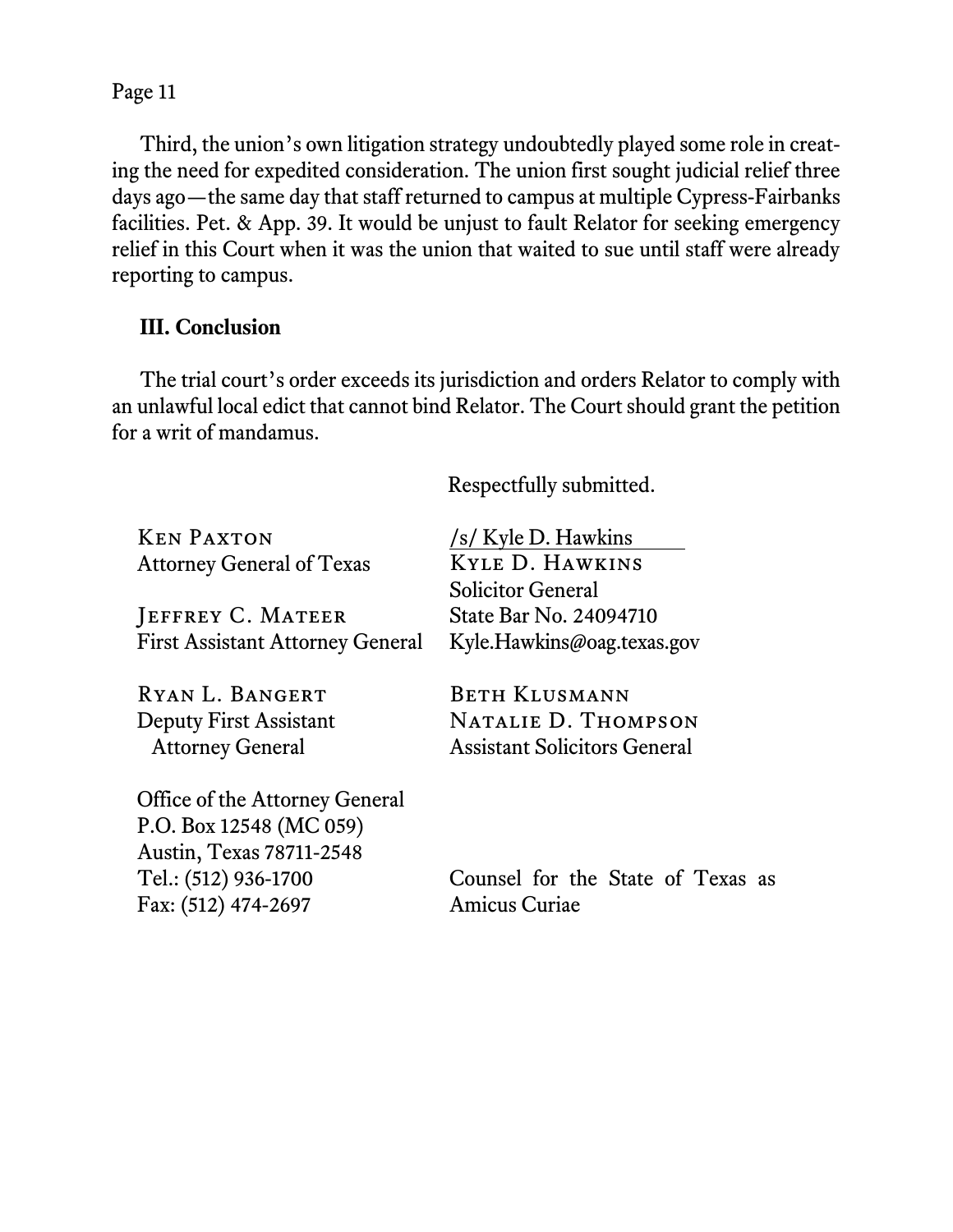### **Certificate of Service**

On August 17, 2020, this document was served electronically on: (1) Richard A. Morris, counsel for Relator, via rmorris@rmgllp.com; (2) Jonathan G. Brush, counsel for Relator, via jbrush@rmgllp.com; (3) Martha Owen, counsel for Real Party In Interest, via mowen@ddollaw.com; and (4) Manuel Quinto-Pozos, counsel for Real Party In Interest, via mqp@ddollaw.com.

> /s/ Kyle D. Hawkins Kyle D. Hawkins

### **Certificate of Compliance**

Microsoft Word reports that this document contains 3,908 words, excluding the exempted portions of the document.

> /s/ Kyle D. Hawkins Kyle D. Hawkins